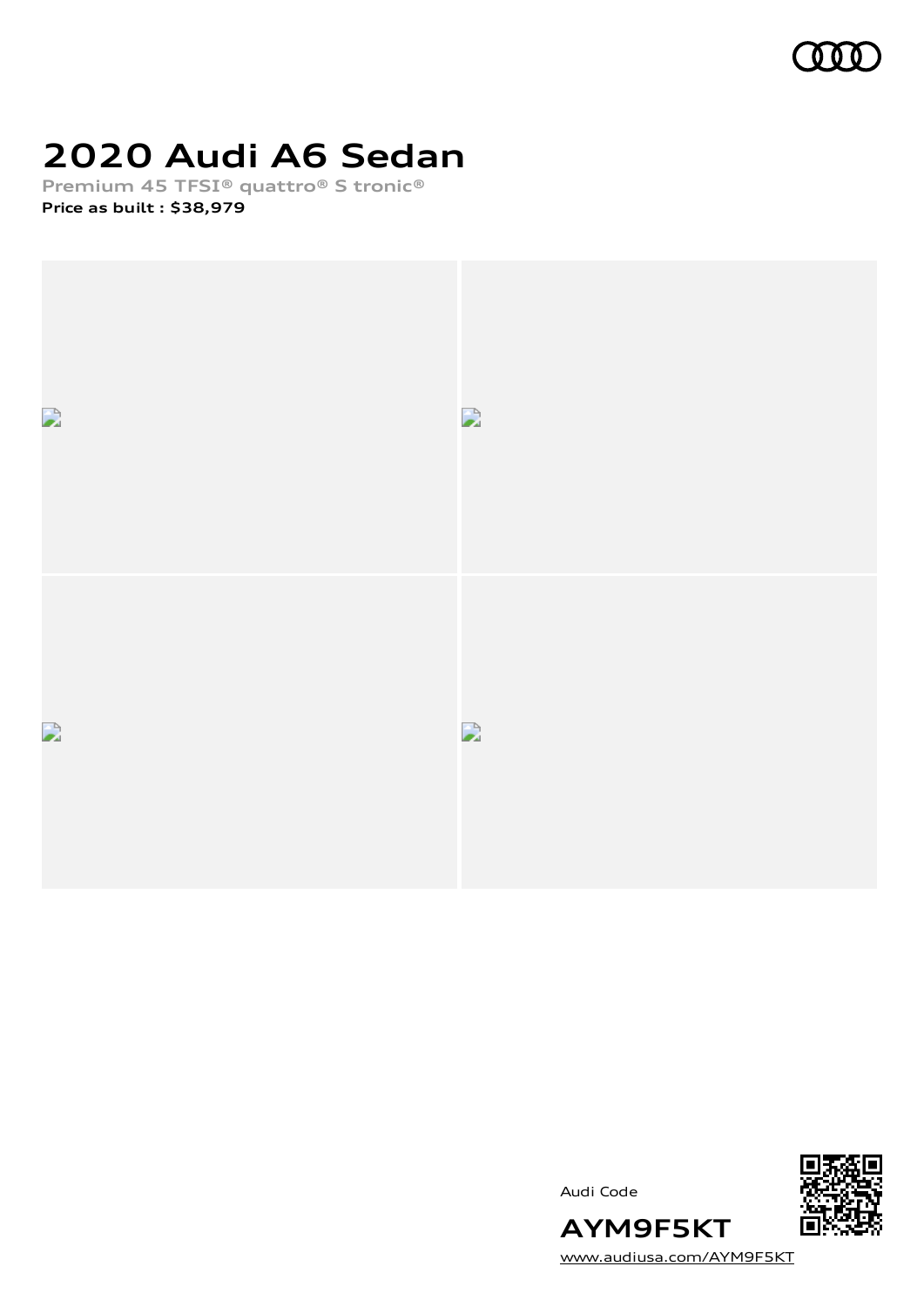## **Summary**

#### **Audi 2020 Audi A6 Sedan** Premium 45 TFSI® quattro® S tronic®

**Price as buil[t](#page-8-0)** \$38,979

### **Exterior colour**

Brilliant Black

### D

### **Further Information**

|                 | N٥           |  |
|-----------------|--------------|--|
| Mileage         | 34,589 miles |  |
| Type of vehicle | Used car     |  |

**Warranty**

#### **Interior colour**

| Seats     | Black with Rock Gray stitching |
|-----------|--------------------------------|
| Dashboard | Black                          |
| Carpet    | Black                          |
| Headliner | Moon Silver                    |

#### **Audi Code** AYM9F5KT

**Your configuration on www.audiusa.com**

[www.audiusa.com/AYM9F5KT](https://www.audiusa.com/AYM9F5KT)

**Commission number** 6cd6d6d40a0e0971237a

### **Technical Specifications**

Engine type 2.0-liter four-cylinder Displacement/Bore and 1,984/82.6 x 92.7 cc/mm stroke Torque 273 lb-ft@rpm Top track speed 130 mph mph Acceleration (0 - 60 mph) 6.1 seconds seconds Recommended fuel Premium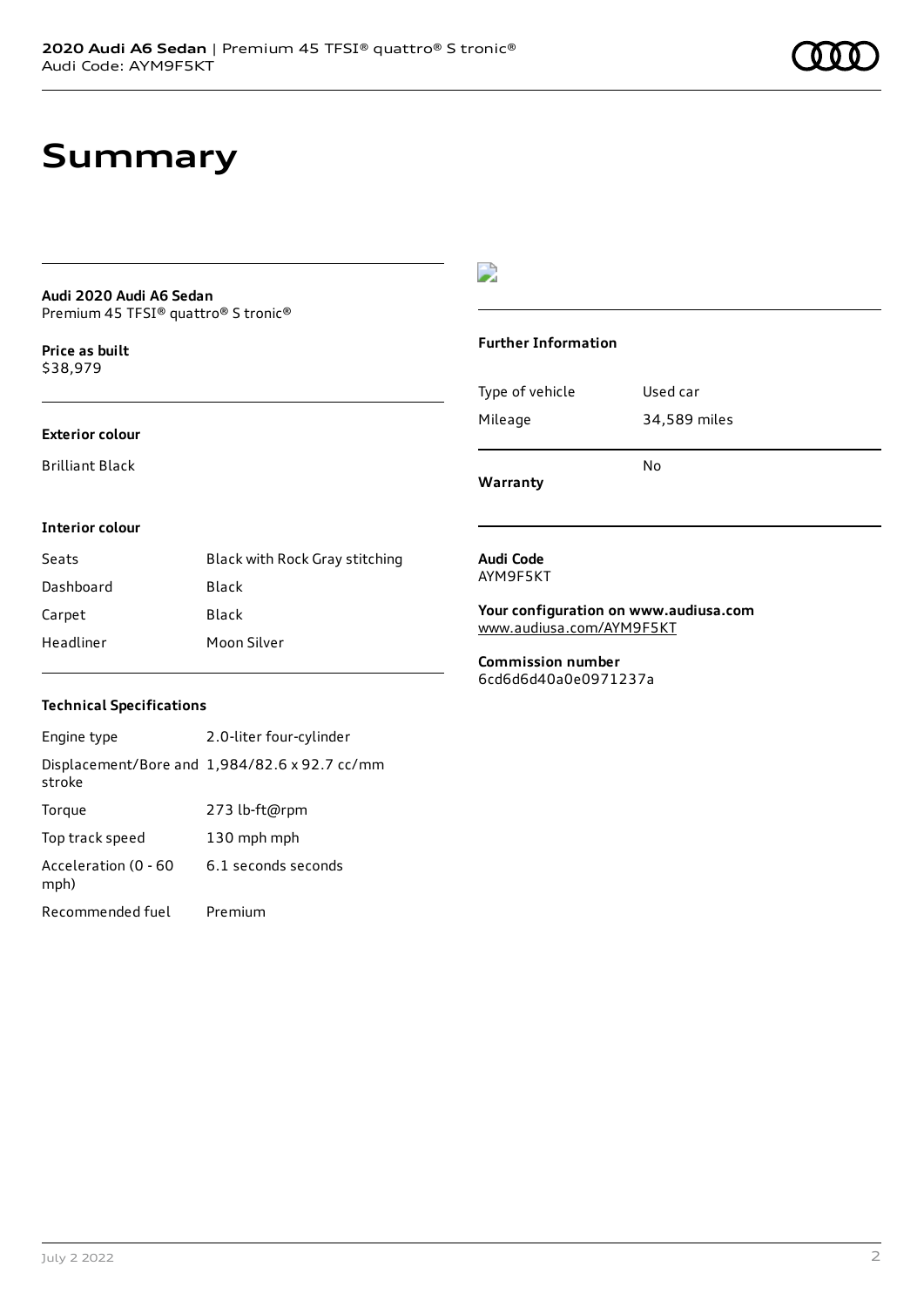

# **Standard features**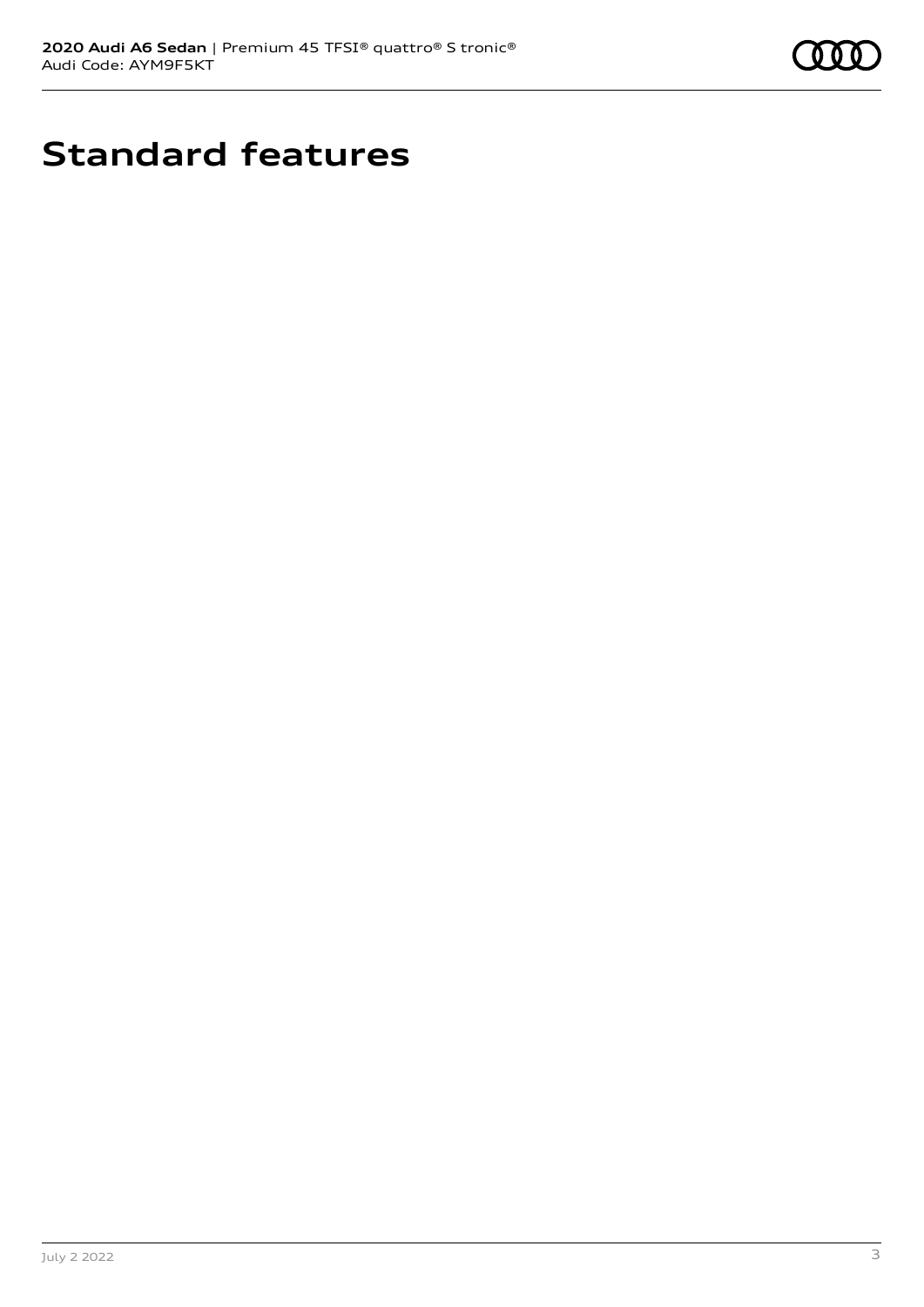# **Dealer remarks**

This 2020 Audi A6 45 quattro includes the Sport Package with 20" Wheels, Convenience Package, MMI Navigation, Heated Seats, Lane Departure Warning, Rearview Camera, Apple CarPlay, Sunroof and much more. Sewell Audi of North Houston is proud to offer this local trade in as one of our Sewell Pre-Owned units for sale. All of our vehicles are professionally inspected by our certified Technicians. Also, benefit from our complimentary car washes, and complimentary valet at Market Street and City Centre. Please contact one of our sales associates for more information at 281-586-1000.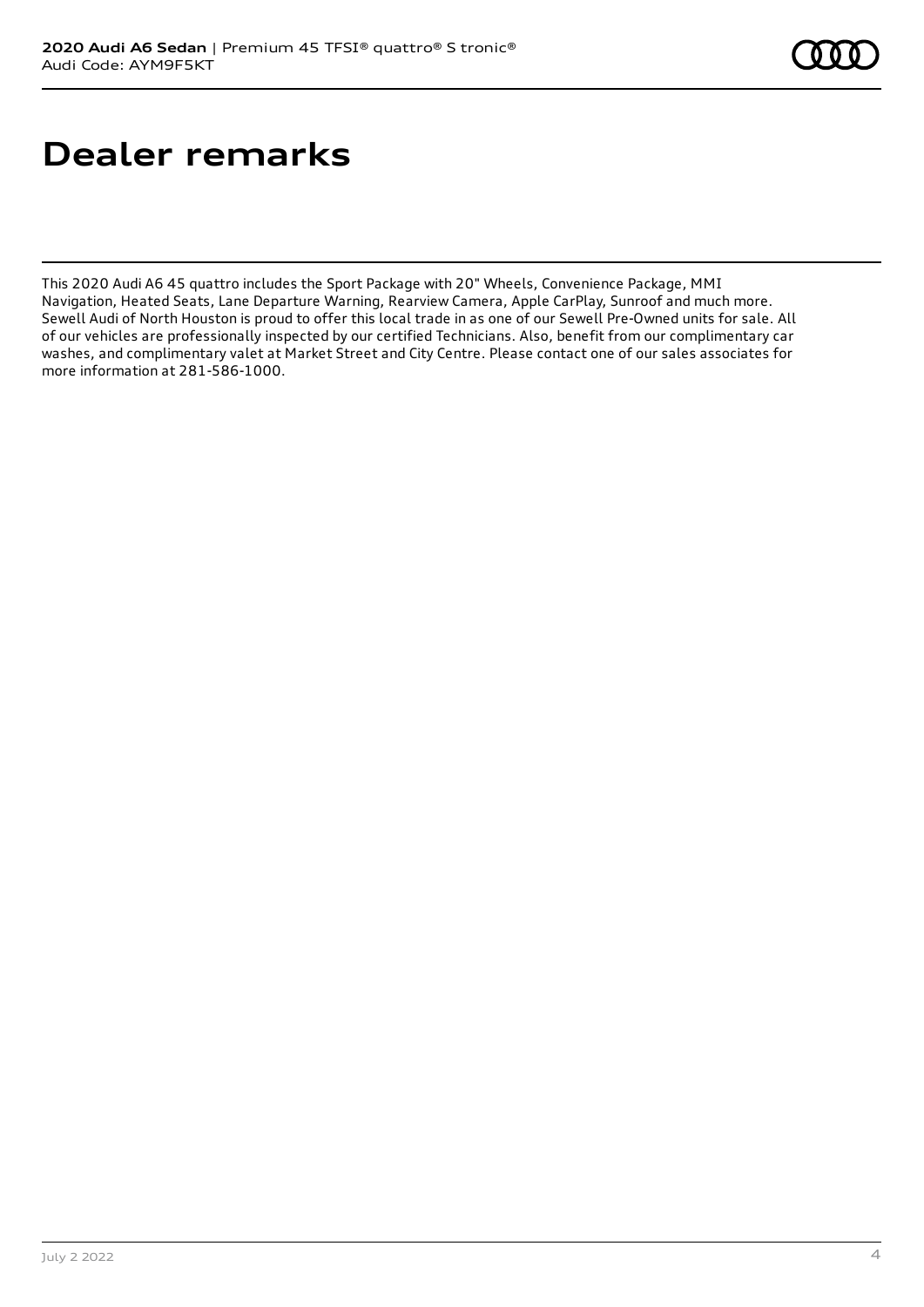# **Technical Specifications**

### **Engineering | Performance**

| Engine type                                 | 2.0-liter four-cylinder                                        | Steering type                              | Electromechanical progressive                                                              |
|---------------------------------------------|----------------------------------------------------------------|--------------------------------------------|--------------------------------------------------------------------------------------------|
| Power Level                                 | 45                                                             |                                            | steering system                                                                            |
| Displacement                                | 2.0 l                                                          | Turning diameter, curb- 36.4 ft<br>to-curb |                                                                                            |
| Max. output ps/hp                           | 248 @ rpm                                                      | Steering ratio                             | 12.1:1                                                                                     |
| Torque                                      | 273 lb-ft@rpm                                                  |                                            |                                                                                            |
| Valvetrain                                  | 16-valve DOHC with Audi valvelift<br>and variable valve timing | Suspension                                 |                                                                                            |
| Acceleration (0 - 60<br>mph)                | 6.1 seconds seconds                                            | Front axle                                 | Five-link front independent steel<br>spring suspension                                     |
| Engine block                                | Cast-iron                                                      | Rear axle                                  | Five-link rear independent steel                                                           |
| Induction/fuel injection Turbocharged/TFSI® |                                                                |                                            | spring suspension                                                                          |
| Cylinder head                               | Aluminum-alloy                                                 | Optional                                   | Sport suspension (-20mm ride<br>height)                                                    |
| stroke                                      | Displacement/Bore and 1,984/82.6 x 92.7 cc/mm                  |                                            |                                                                                            |
| Top track speed                             | 130 mph mph                                                    | <b>Brake system</b>                        |                                                                                            |
|                                             |                                                                | Front brakes                               | 13.3 (ventilated disc) in                                                                  |
| <b>Electrical system</b>                    |                                                                | Rear brakes                                | 13.0 (ventilated disc) in                                                                  |
| Hybrid system battery                       | 12-volt Mild Hybrid Electric Vehicle                           | Parking brake                              | Electromechanical                                                                          |
| (MHEV) technology with<br>recuperation      |                                                                | <b>Body</b>                                |                                                                                            |
| <b>Driveline</b>                            |                                                                | Material                                   | Lightweight technology-multi-<br>material construction (steel and<br>aluminum composition) |
| Drivetrain type                             | quattro® all-wheel drive with ultra®<br>technology             | Corrosion protection                       | Multistep anti-corrosion protection                                                        |
| Transmission                                | Seven-speed S tronic® dual-clutch<br>automatic transmission    |                                            |                                                                                            |
|                                             |                                                                | <b>Warranty   Maintenance</b>              |                                                                                            |
|                                             |                                                                | Warranty                                   | 4-year/50,000-mile Audi New<br>Vehicle Limited Warranty                                    |

**Steering**

### **(1/2)**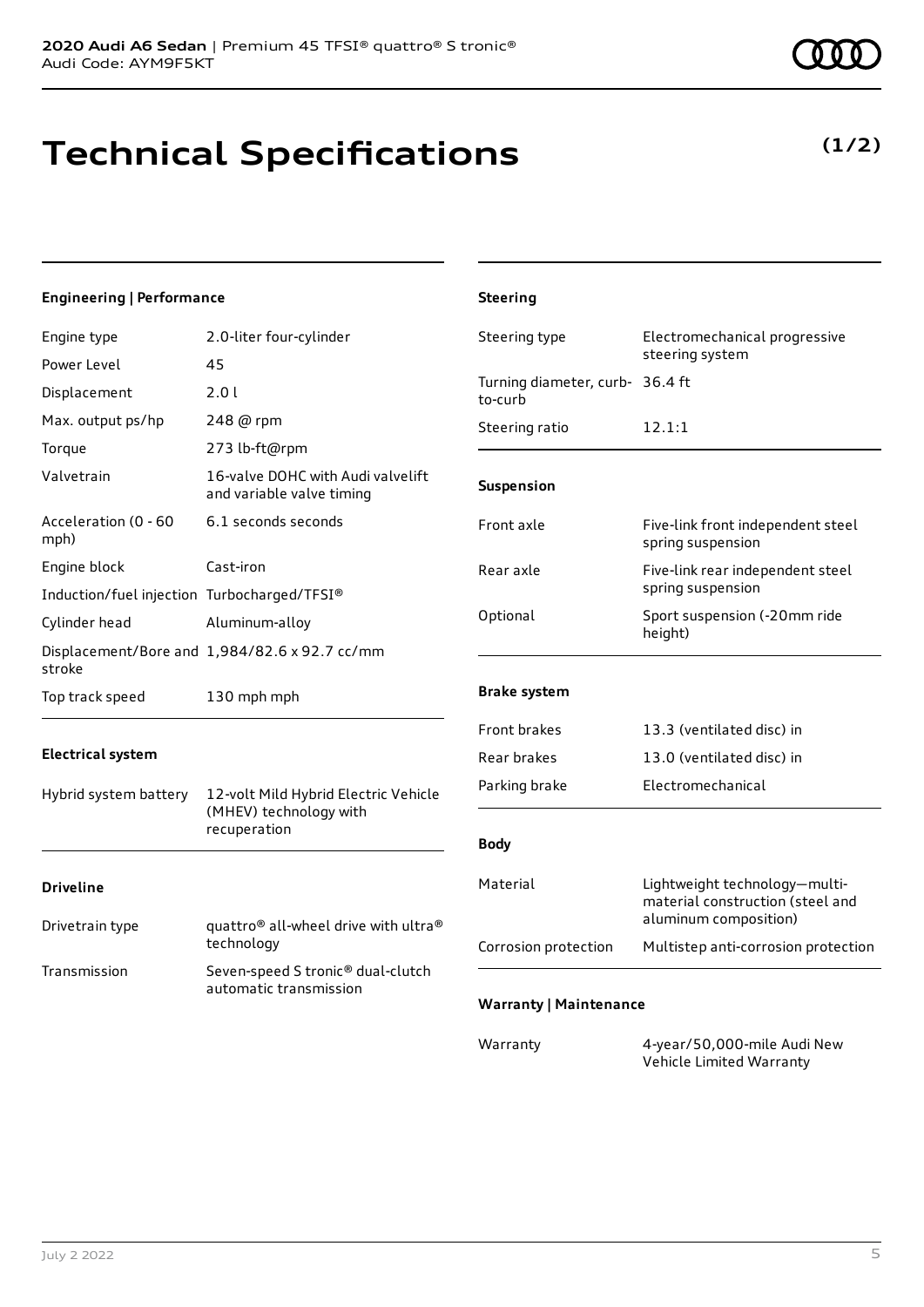## **Technical Specifications**

### **Exterior Measurements**

| Height                           | 57.4 in   |
|----------------------------------|-----------|
| Overall width without<br>mirrors | 74.3 in   |
| Length                           | 194.4 in  |
| Wheelbase                        | 115.1 in  |
| Drag coefficient                 | $0.29$ Cw |
| Overall width with<br>mirrors    | $83.1$ in |
| Track rear                       | 63.7 in   |
| <b>Track front</b>               | 64.2 in   |
| Curb weight                      | 4101 lb   |

#### **Interior measurements**

| Seating capacity                          | 5                    |
|-------------------------------------------|----------------------|
| Shoulder room, rear                       | 56.5 in              |
| Head room with front<br>sunroof           | 38.0 in              |
| Leg room, rear                            | 37.4 in              |
| Shoulder room, front                      | 57.8 in              |
| Head room with rear<br>sunroof            | 38.1 in              |
| Leg room, front                           | 41.3 in              |
| Cargo volume, rear<br>seatbacks up/folded | 13.7/NA cu ft, cu ft |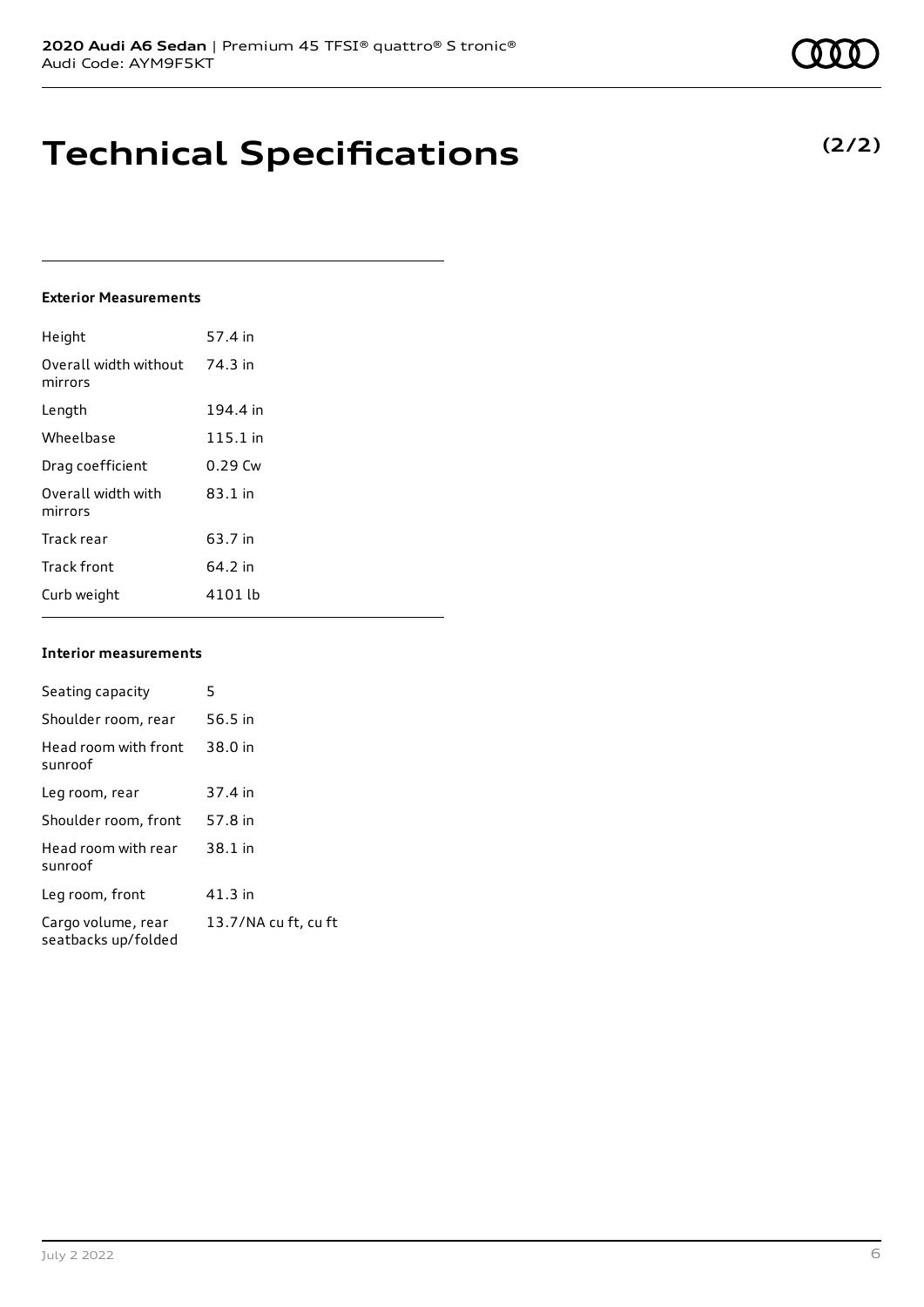

### **Consumption- and emission**

**Consumption by NEDC**

combined 27 mpg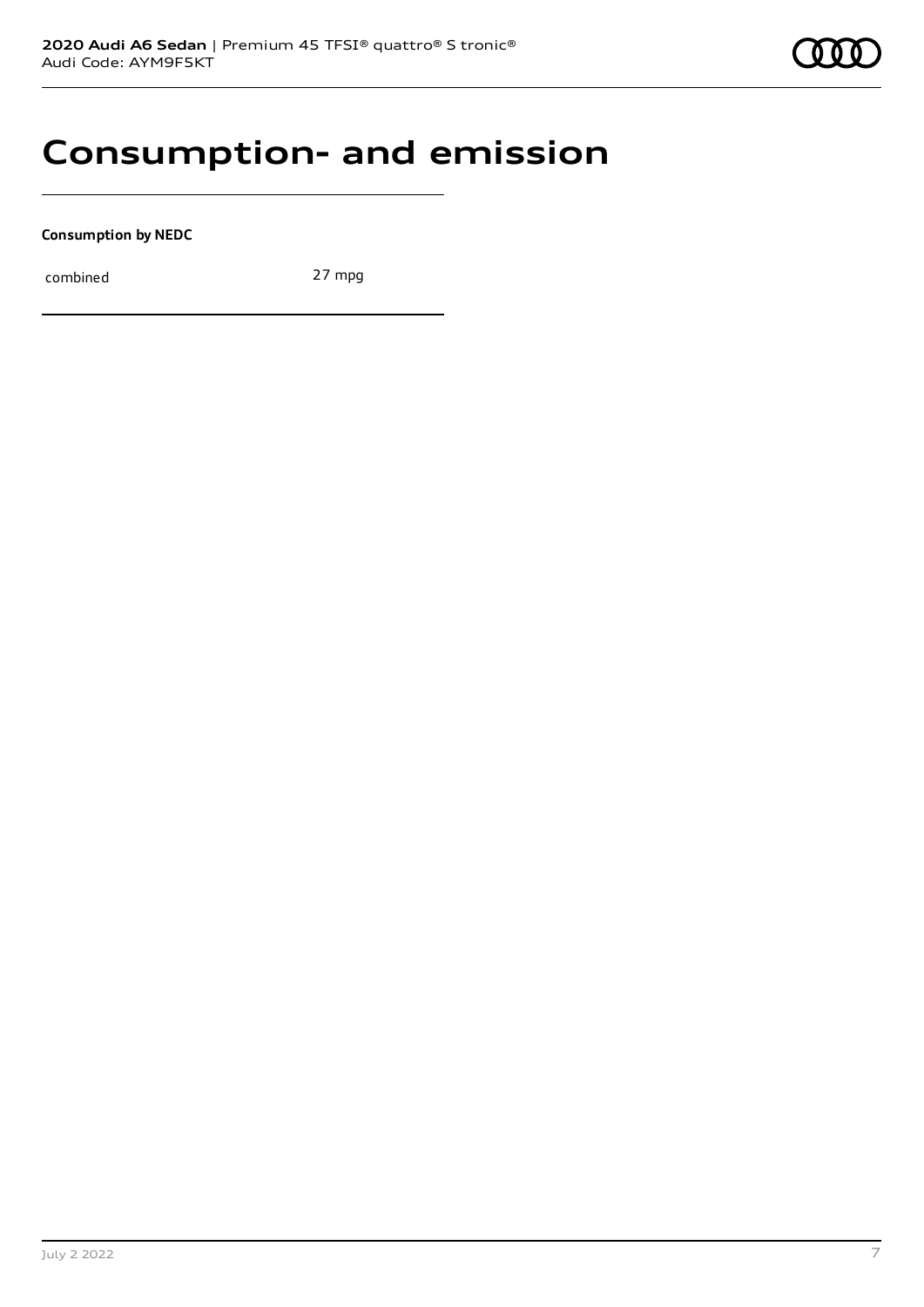

## **Contact**

Dealer **Audi North Houston**

17815 North Fwy 77090 Houston TX

Phone: +12812140500 FAX: 2812140100

www: [https://www.audinorthhouston.com](https://www.audinorthhouston.com/)